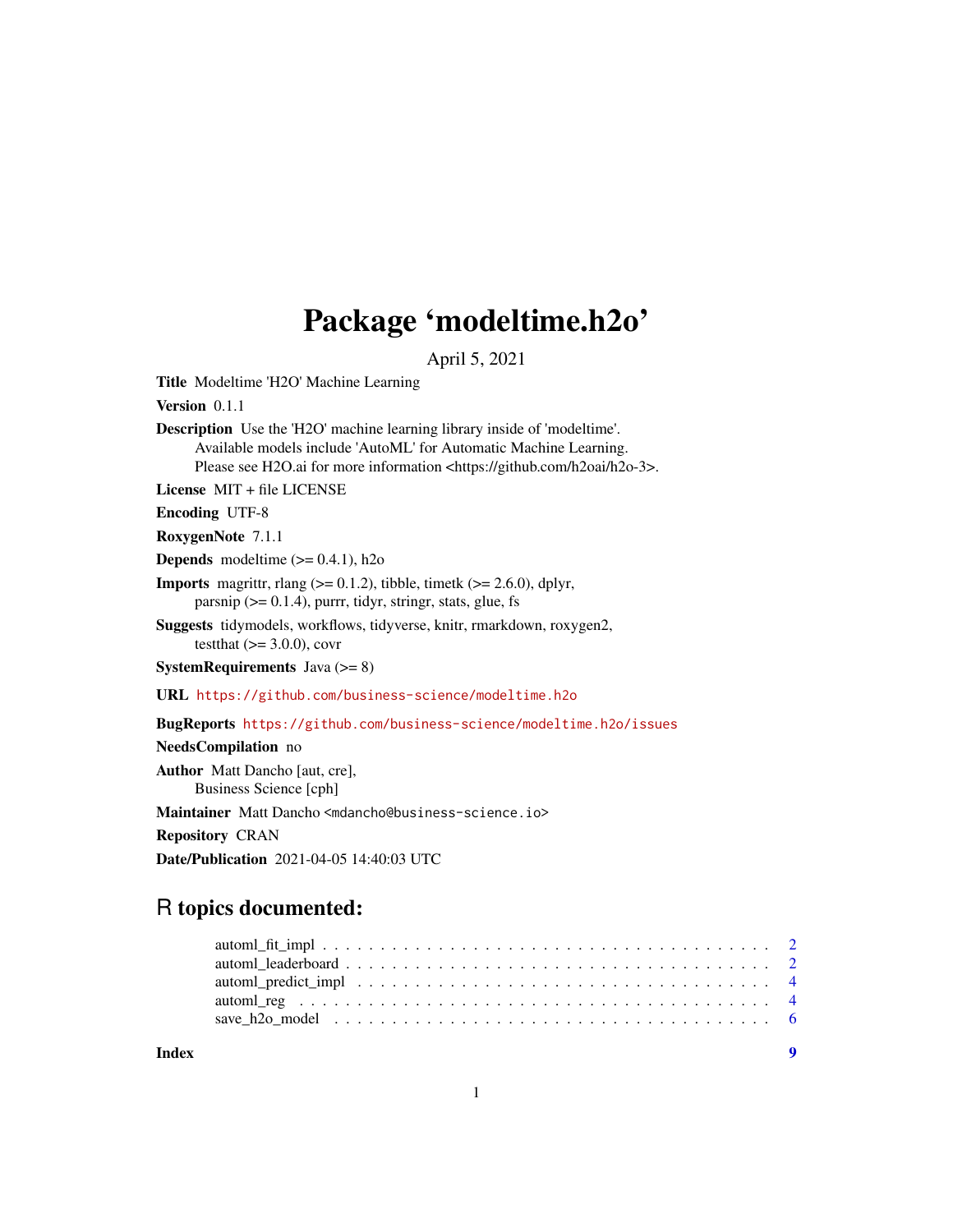<span id="page-1-0"></span>

#### Description

H2O AutoML Modeling Function (Bridge)

#### Usage

 $automl_fit\_impl(x, y, ...)$ 

#### Arguments

| X                       | A data frame of xreg (exogenous regressors)   |
|-------------------------|-----------------------------------------------|
| V                       | A numeric vector of values to fit             |
| $\cdot$ $\cdot$ $\cdot$ | Additional arguments passed to h2o. autom1(). |

#### Value

A fitted model with class automl\_fit\_impl and modeltime\_bridge.

automl\_leaderboard *H2O AutoML Leaderboard Utilities*

#### Description

The H2O AutoML Leaderboard lists any models that have been created during the automl\_reg() training process.

- The training process automatically uses the top model.
- The available models can be shown with automl\_leaderboard()
- The model change the model used using automl\_update\_model().

#### Usage

```
automl_leaderboard(object)
```

```
automl_update_model(object, model_id)
```
#### Arguments

| obiect   | An object created by autom <sub>1</sub> reg() and trained (fitted).                     |
|----------|-----------------------------------------------------------------------------------------|
| model id | An H <sub>2</sub> O Model ID (shown in the AutoML Leaderboard). Alternatively, the user |
|          | can provide an H <sub>2</sub> O model.                                                  |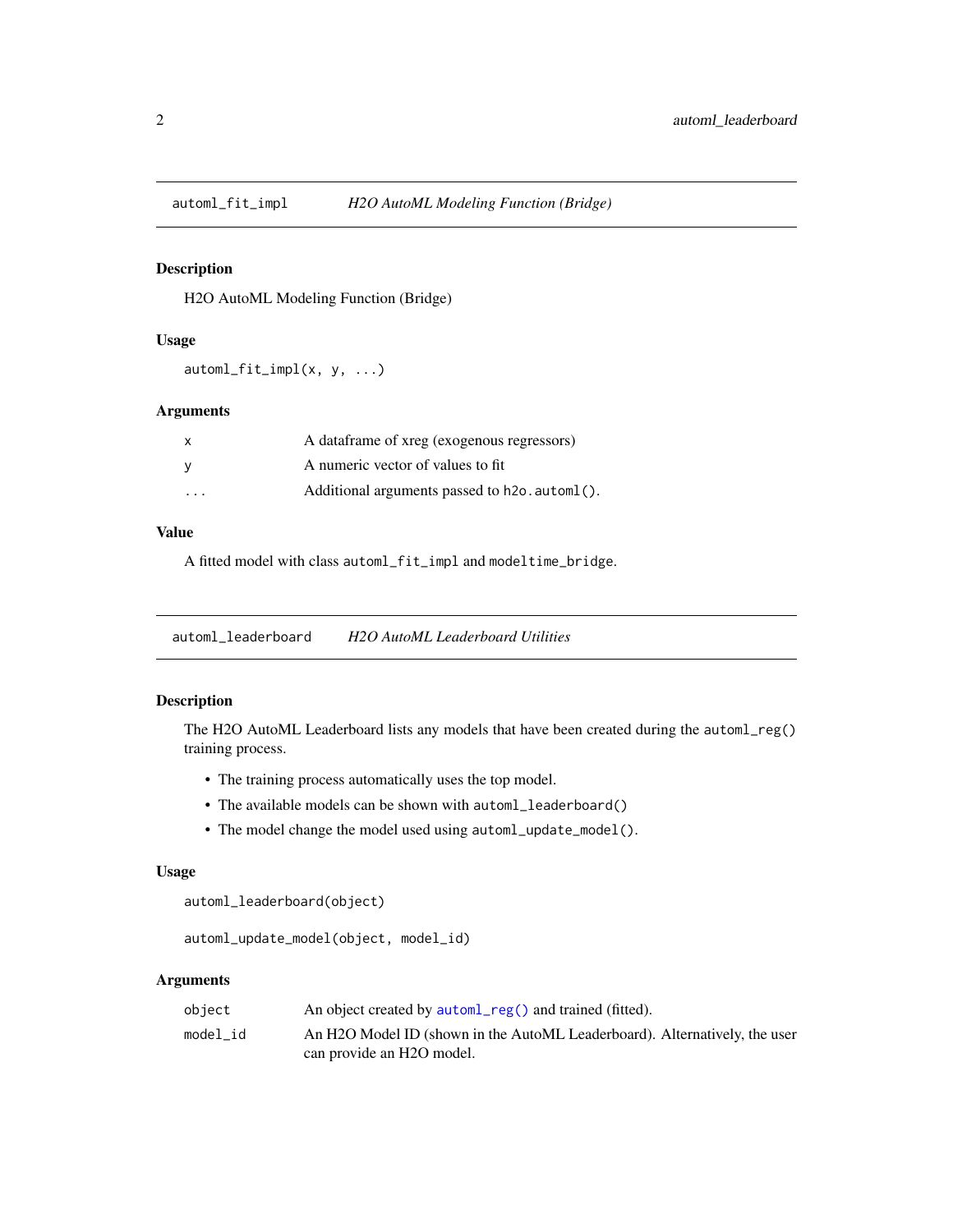#### Value

- automl\_leaderboard(): A tibble containing the H2O AutoML Leaderboard
- automl\_update\_model(): An updated parnsip or workflow with the H2O Model updated

#### Examples

```
## Not run:
library(tidymodels)
library(modeltime.h2o)
library(h2o)
library(tidyverse)
library(timetk)
h2o.init(
   nthreads = -1,
   ip = 'localhost',
   port = 54321\lambda# Model Spec
model_spec <- automl_reg(mode = 'regression') %>%
   set_engine(
      \angleengine = 'h2o',
      max_runtime_secs = 5,
      max_runtime_secs_per_model = 4,
      nfolds = 5,
      max_models = 3,
      exclude_algos = c("DeepLearning"),
       seed = 786
   )
# Fit AutoML
model_fit <- model_spec %>%
   fit(value ~ ., data = training(m750_splits))
# Inspect the Leaderboard
leaderboard_tbl <- automl_leaderboard(model_fit)
leaderboard_tbl
# Swap an H2O Model Out (Using the 2nd model from the leaderboard)
model_id_2 <- leaderboard_tbl$model_id[[2]]
model_fit_2 <- automl_update_model(model_fit, model_id_2)
model_fit_2
# Shutdown H2O when Finished.
# Make sure to save any work before.
h2o.shutdown(prompt = FALSE)
```
## End(Not run)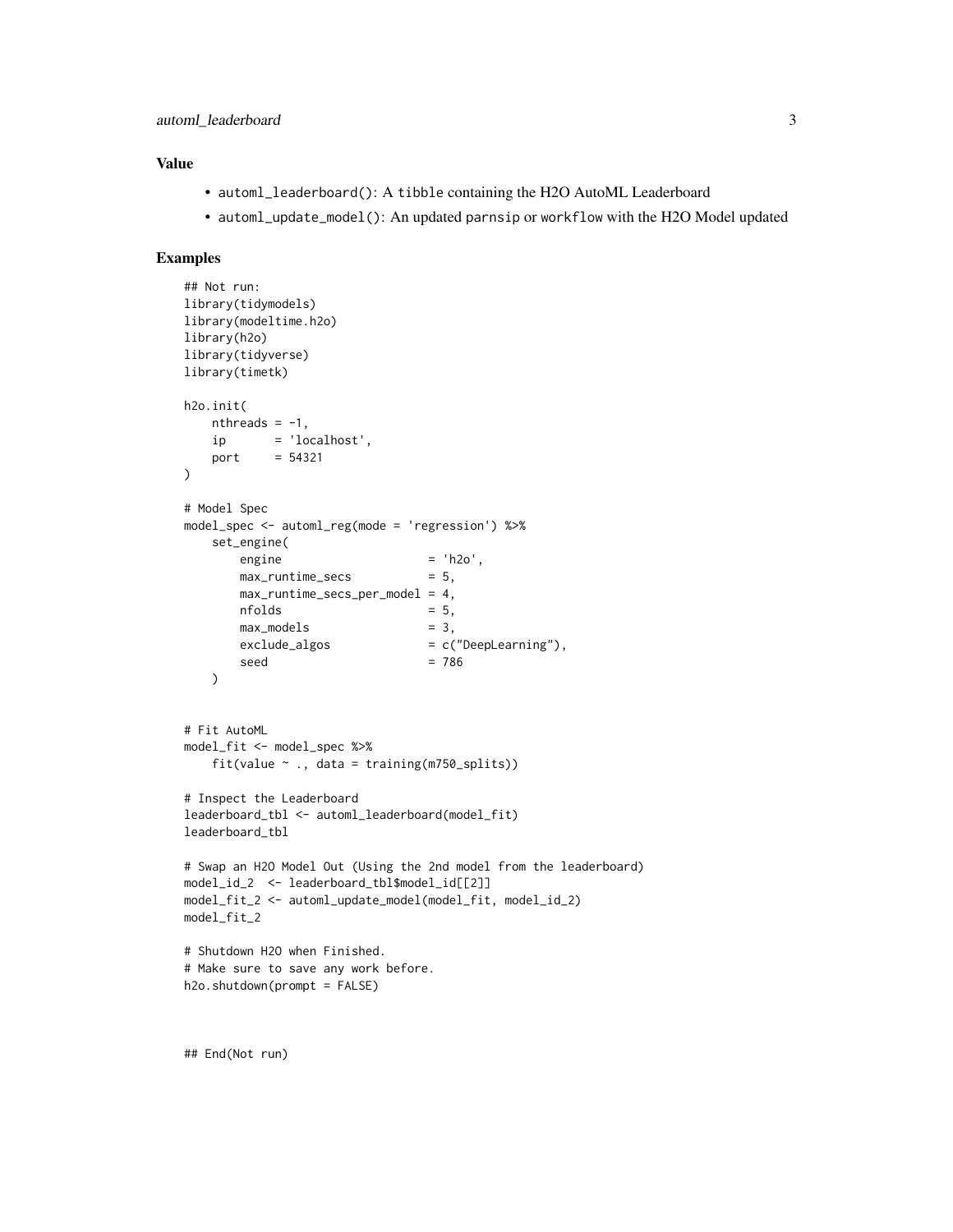<span id="page-3-0"></span>automl\_predict\_impl *Bridge prediction Function for H2O AutoML Models*

#### Description

Bridge prediction Function for H2O AutoML Models

#### Usage

```
automl_predict_impl(object, new_data, ...)
```
#### Arguments

| object                  | An object of class model_fit                               |
|-------------------------|------------------------------------------------------------|
| new_data                | A rectangular data object, such as a data frame.           |
| $\cdot$ $\cdot$ $\cdot$ | Additional arguments passed to $h2o$ : $h2o$ . $predict()$ |

#### Value

A vector of values (predictions) with class numeric.

<span id="page-3-1"></span>

| General Interface for H2O AutoML Time Series Models<br>automl_reg |  |
|-------------------------------------------------------------------|--|
|-------------------------------------------------------------------|--|

#### Description

automl\_reg() is a way to generate a *specification* of a AutoML model before fitting and allows the model to be created using different packages. Currently the only package is h2o.

#### Usage

```
automl_reg(mode = "regression")
```
#### Arguments

mode A single character string for the type of model. The only possible value for this model is "regression".

#### Details

Other options and arguments can be set using set\_engine().

The model can be created using the fit() function using the following engines:

• H2O "h2o" (the default)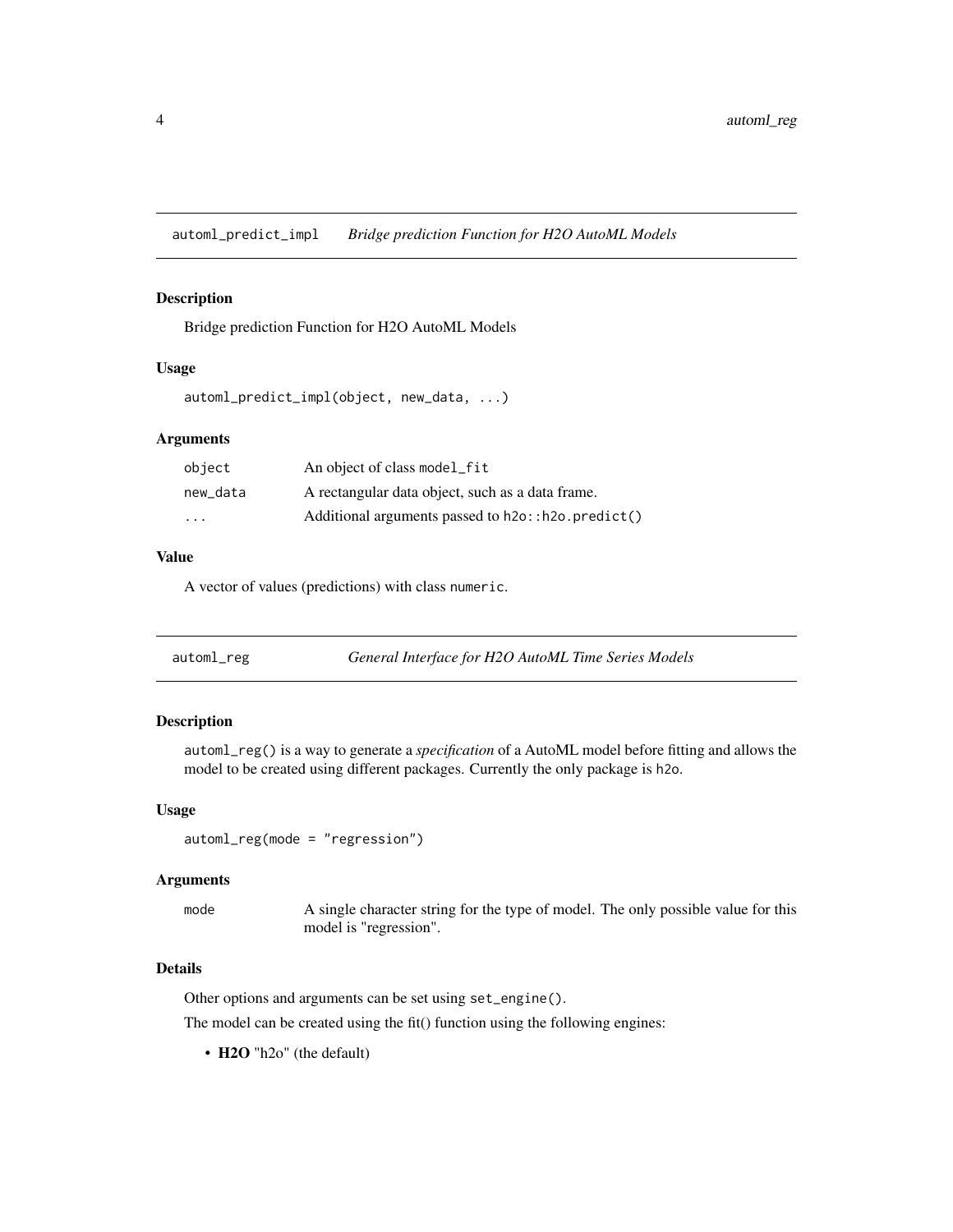<span id="page-4-0"></span>automl\_reg 5

#### Value

An updated model specification with classes automl\_reg and model\_spec.

#### Engine

h2o

The engine uses h2o. automl().

#### Fit Details

The following features are REQUIRED to be available in the incoming data for the fitting process.

- Fit: fit(y ~ ., data): Includes a target feature that is a function of a "date" feature.
- Predict: predict(model,new\_data) where new\_data contains a column named "date".

#### Date and Date-Time Variable

It's a requirement to have a date or date-time variable as a predictor. The fit() interface accepts date and date-time features and handles them internally.

#### See Also

[fit.model\\_spec\(\)](#page-0-0), [set\\_engine\(\)](#page-0-0)

#### Examples

```
## Not run:
library(tidymodels)
library(modeltime.h2o)
library(h2o)
library(tidyverse)
library(timetk)
data_tbl <- walmart_sales_weekly %>%
    select(id, Date, Weekly_Sales)
splits <- time_series_split(
   data_tbl,
    assess = "3 month".cumulative = TRUE
\mathcal{L}recipe_spec <- recipe(Weekly_Sales ~ ., data = training(splits)) %>%
    step_timeseries_signature(Date)
train_tbl <- bake(prep(recipe_spec), training(splits))
test_tbl <- bake(prep(recipe_spec), testing(splits))
# Initialize H2O
h2o.init(
   nthreads = -1,
```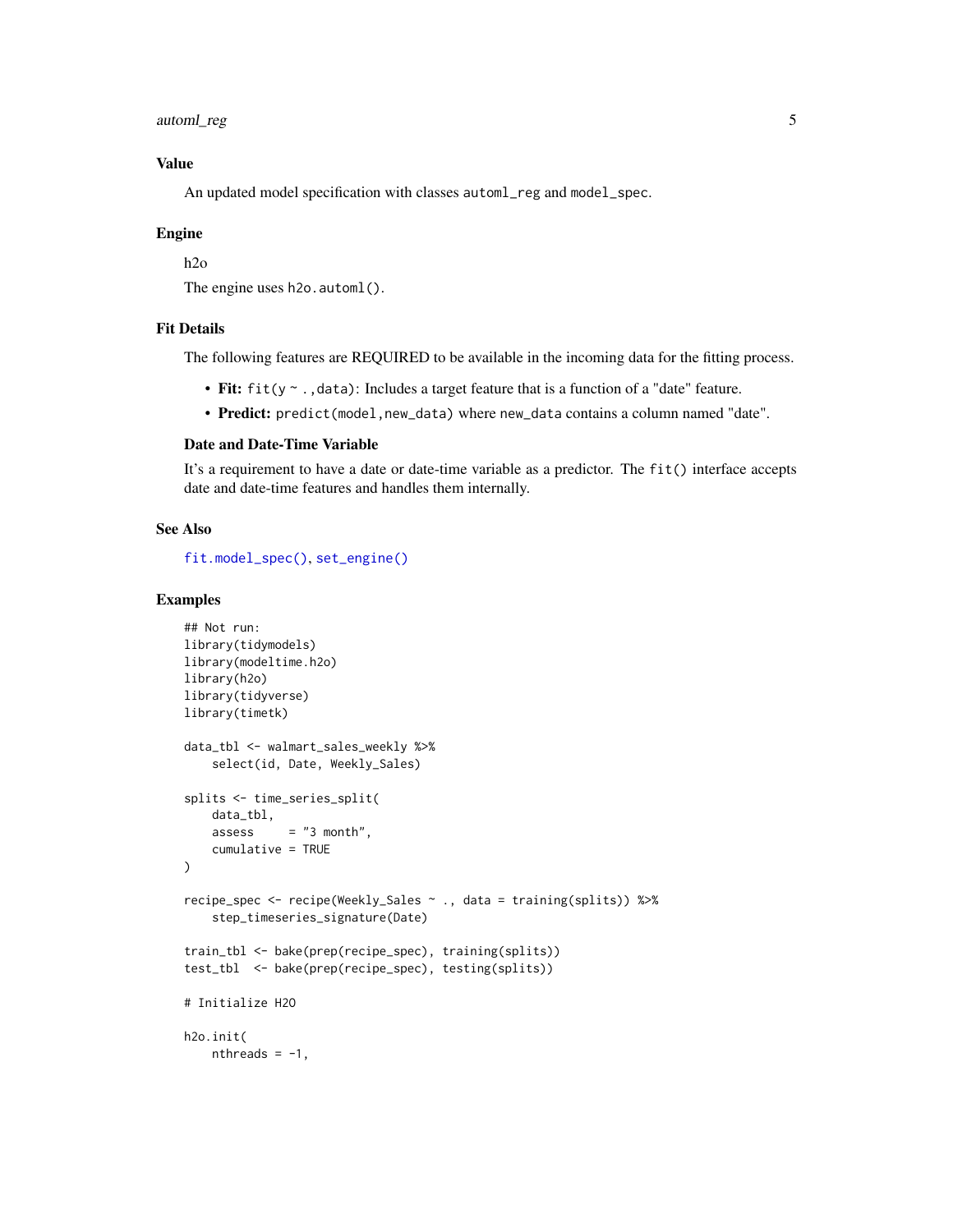```
ip = 'localhost',
   port = 54321
)
# ---- MODEL SPEC ----
model_spec <- automl_reg(mode = 'regression') %>%
   set_engine(
      \text{engine} = 'h2o',
      max_runtime_secs = 30,
      max_runtime_secs_per_model = 30,
      project_name = 'project_01',
      nfolds = 5,
      max_models = 1000,
      exclude_algos = c("DeepLearning"),
      seed = 786
   )
model_spec
# ---- TRAINING ----
# Important: Make sure the date is included as regressor.
# This training process should take 30-40 seconds
model_fitted <- model_spec %>%
   fit(Weekly_Sales ~ ., data = train_tbl)
model_fitted
# ---- PREDICT ----
# - IMPORTANT: New Data must have date feature
predict(model_fitted, test_tbl)
# Shutdown H2O when Finished.
# Make sure to save any work before.
h2o.shutdown(prompt = FALSE)
## End(Not run)
```

```
save_h2o_model Saving and Loading Modeltime H2O Models
```
#### Description

H2O AutoML models require a special storage process that saves / loads the recipe used to recreate a model to / from a directory that the user defines.

<span id="page-5-0"></span>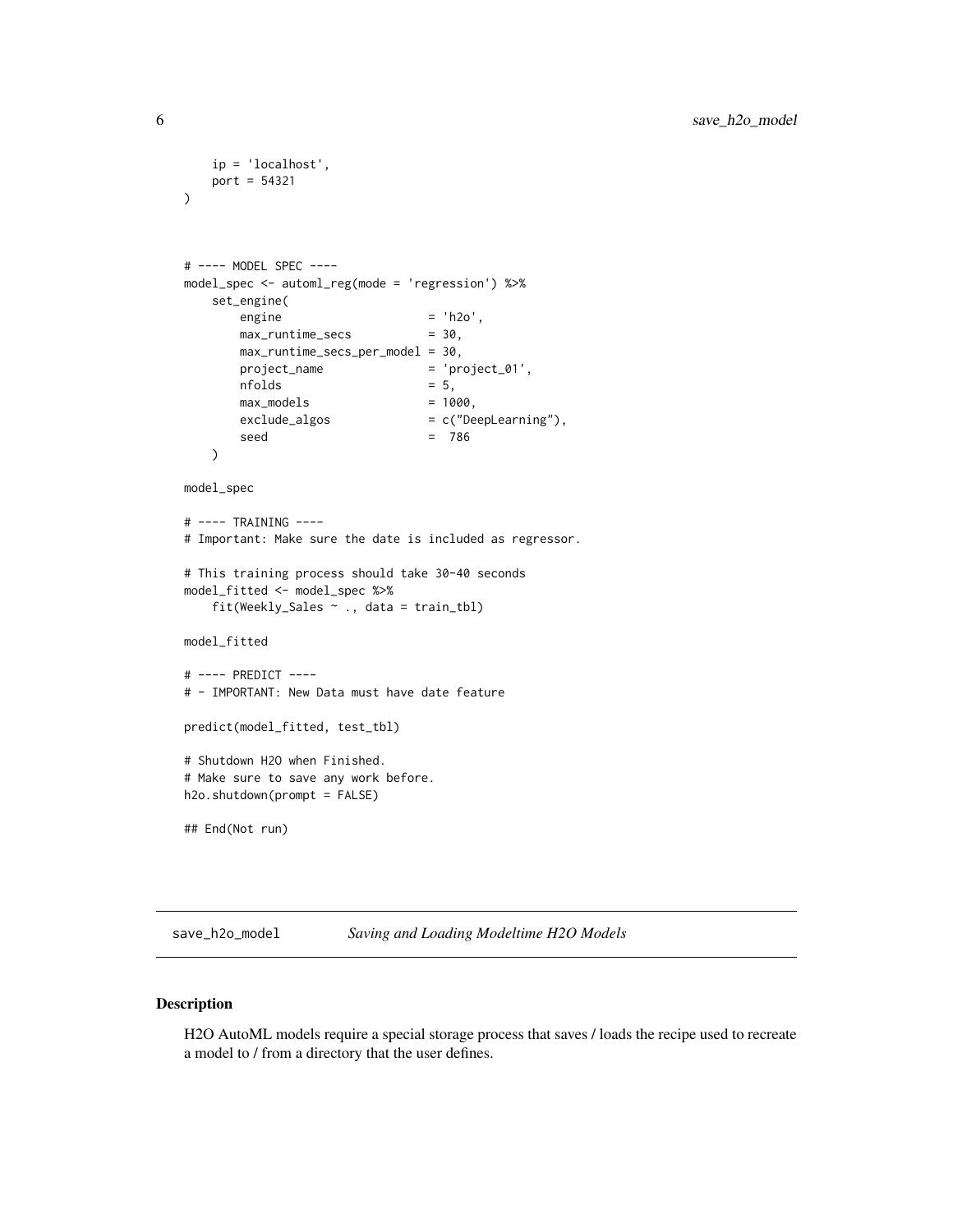#### Usage

save\_h2o\_model(object, path, overwrite = FALSE)

load\_h2o\_model(path)

#### Arguments

| object    | A fitted model object                                                                  |
|-----------|----------------------------------------------------------------------------------------|
| path      | A directory to store the H2O AutoML model files                                        |
| overwrite | Whether or not to allow overwriting a H2O AutoML model's directory. Default:<br>FALSE. |

#### Value

- save\_h2o\_model(): No return value, called for side effects (composes a directory of model files)
- load\_h2o\_model(): No return value, called for side effects (reads a directory of model files)

#### Examples

```
## Not run:
library(tidymodels)
library(tidyverse)
library(timetk)
library(modeltime.h2o)
h2o.init()
model_fit <- automl_reg(mode = 'regression') %>%
   set_engine(
      \text{engine} = 'h2o',
      max_runtime_secs = 30,
      max_runtime_secs_per_model = 30,
      project_name = 'project_01',
      nfolds = 5,
      max_models = 1000,
      exclude_algos = c("DeepLearning"),
      seed = 786
   ) %>%
   fit(value \sim date + id, m750)
# Saves the related files needed to recreate the model
model_fit %>% save_h2o_model(path = "/dir_h2o_automl_model/")
# Loads the model
load_h2o_model(path = "/dir_h2o_automl_model/")
# Shutdown H2O when Finished.
# Make sure to save any work before.
h2o.shutdown(prompt = FALSE)
```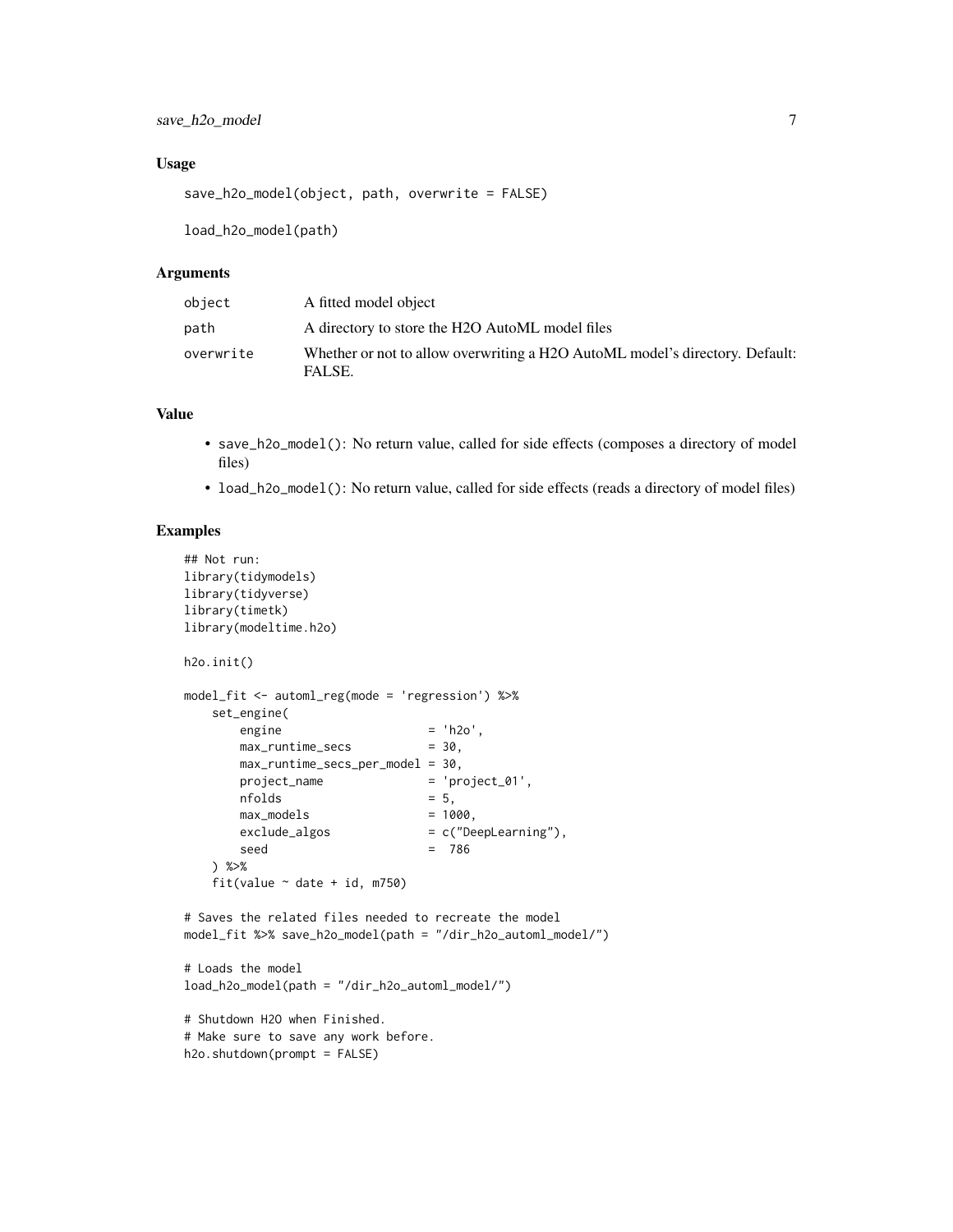8 save\_h2o\_model

## End(Not run)